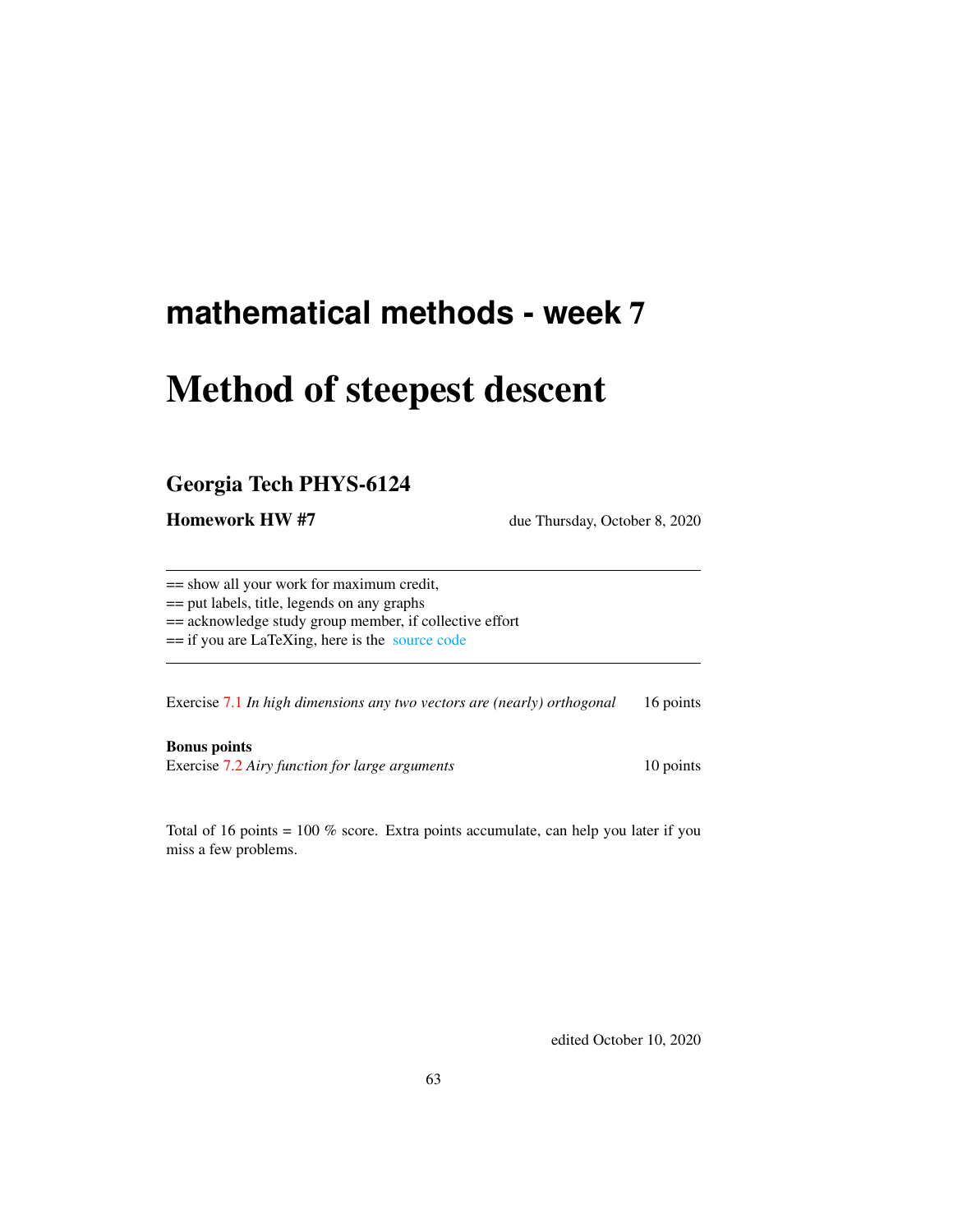### Week 7 syllabus September 29, 2020

Arfken, Weber & Harris [\[1\]](#page-4-0) Chapter 12 *Further Topics in Analysis*; [\(click here\)](http://ChaosBook.org/library/ArWeHa13chap12FurtherTopsAnalysis.pdf) Chapter 13 *Gamma function* [\(click here\).](http://ChaosBook.org/library/ArWeHa13chap13.pdf) saddle point method; Gamma, Airy function estimates; beta function is also often encountered.

- *Asymptotic evaluation of integrals: perturbation expansions; Laplace, saddle, steepest descent leading term.*
	- AWH 12.6 *Asymptotic series*

AWH 12.7 *Method of steepest descents*

**[Grigoriev lecture notes](http://ChaosBook.org/~predrag/courses/PHYS-6124-20/ln13.pdf)** 

*Steepest descent I: Gamma function, Sterling formula.*

*Steepest descent II, for physicists: Zero-dimensional field theory - perturbation expansion is an asymptotic series.*

– Sect. [7.1](#page-1-0) *Saddle-point expansions are asymptotic*

- *Steepest descent III, for data scientists: How tall is my graduate student?*
	- Exercise [7.1](#page-5-0) *In high dimensions any two vectors are (nearly) orthogonal*

### Optional reading

- AWH 11.6 *Singularities*; Branch-cut integrals
- *If they only got the phase in the Fresnel integral right, QM would look different*
- *Got problems? Do them like a journalist*
- *I heard it through the grapevine: how to pick a tolerable adviser?*
- *You think you are stressed? Try finishing your thesis*

# <span id="page-1-0"></span>7.1 Saddle-point expansions are asymptotic

The first trial ground for testing our hunches about field theory is the *zero-dimensional field theory*, the field theory of a lattice consisting of one point, in case of the " $\phi^4$ theory" given a humble 1-dimensional integral

<span id="page-1-1"></span>
$$
Z[J] = \int \frac{d\phi}{\sqrt{2\pi}} e^{-\phi^2/2 - g\phi^4/4 + \phi J}.
$$
 (7.1)

The idea of the saddle-point expansions is to keep the Gaussian part  $\phi^2/2$  ("free field", with a quadratic  $H_0$  "Hamiltonian") as is, and expand the rest ( $H_I$  "interacting Hamiltonian") as a power series, and then evaluate the perturbative corrections using the moments formula

$$
\int \frac{d\phi}{\sqrt{2\pi}} \phi^n e^{-\phi^2/2} = \left(\frac{d}{dJ}\right)^n e^{J^2/2}\Big|_{J=0} = (n-1)!! \quad \text{if } n \text{ even, } 0 \text{ otherwise.}
$$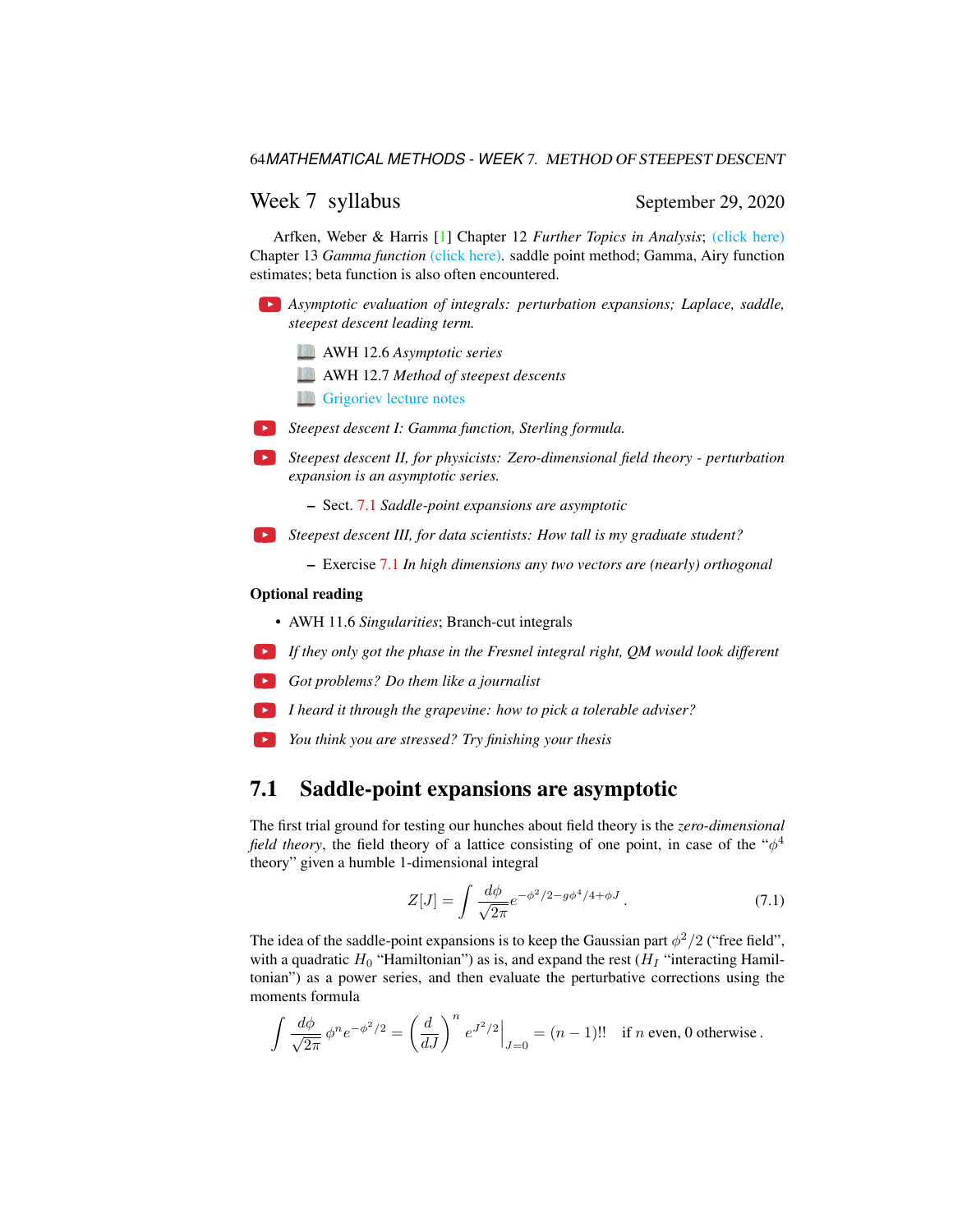

<span id="page-2-2"></span>Figure 7.1: Plot of the saddle-point estimate of  $Z_n$  vs. the exact result [\(7.2\)](#page-2-0) for  $g = 0.1, g = 0.02, g = 0.01.$ 

In this zero-dimensional theory the  $n$ -point correlation is a number exploding combinatorially, as  $(n - 1)$ !!. And here our troubles start.

To be concrete, let us work out the *exact* zero-dimensional  $\phi^4$  field theory in the saddle-point expansion to all orders:

<span id="page-2-0"></span>
$$
Z[0] = \sum_{n} Z_n g^n,
$$
  
\n
$$
Z_n = \frac{(-1)^n}{n! 4^n} \int \frac{d\phi}{\sqrt{2\pi}} \phi^{4n} e^{-\phi^2/2} = \frac{(-1)^n}{16^n n!} \frac{(4n)!}{(2n)!}.
$$
\n(7.2)

The Stirling formula  $n! = \sqrt{2\pi} n^{n+1/2} e^{-n}$  yields for large  $n$ 

<span id="page-2-1"></span>
$$
g^n Z_n \approx \frac{1}{\sqrt{n\pi}} \left(\frac{4g}{e}n\right)^n.
$$
 (7.3)

As the coefficients of the parameter  $g^n$  are blowing up combinatorially, no matter how small g might be, the perturbation expansion is not convergent! Why? Consider again [\(7.1\)](#page-1-1). We have tacitly assumed that  $g > 0$ , but for  $g < 0$ , the potential is unbounded for large  $\phi$ , and the integrand explodes. Hence the partition function in not analytic at the  $g = 0$  point.

Is the whole enterprise hopeless? As we shall now show, even though divergent, the perturbation series is an *asymptotic* expansion, and an asymptotic expansion can be extremely good  $[6]$ . Consider the residual error after inclusion of the first *n* perturbative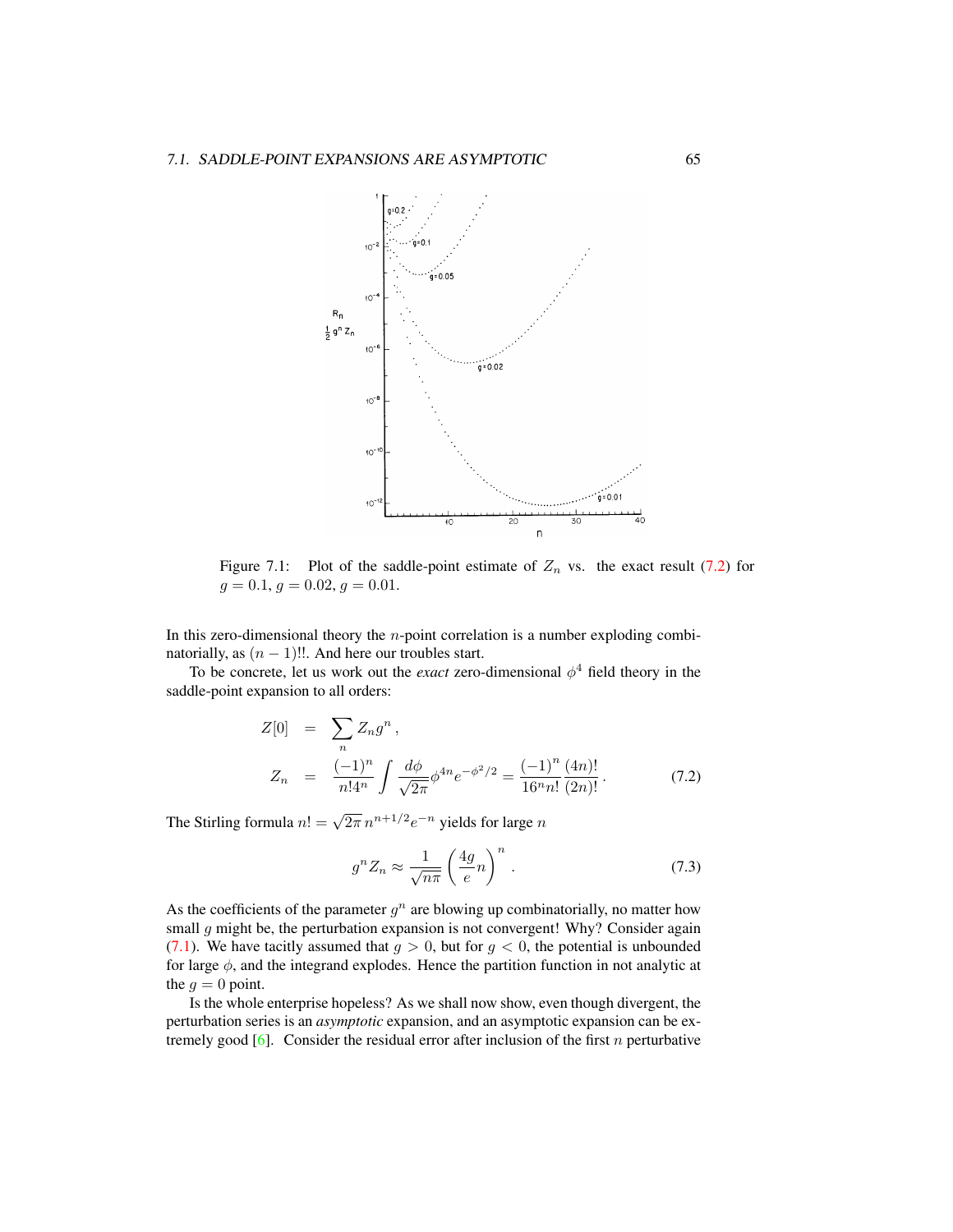corrections:

$$
R_n = \left| Z(g) - \sum_{m=0}^n g^m Z_m \right|
$$
  
=  $\int \frac{d\phi}{\sqrt{2\pi}} e^{-\phi^2/2} \left| e^{-g\phi^4/4} - \sum_{m=0}^n \frac{1}{m!} \left( -\frac{g}{4} \right)^m \phi^{4m} \right|$   
 $\leq \int \frac{d\phi}{\sqrt{2\pi}} e^{-\phi^2/2} \frac{1}{(n+1)!} \left( \frac{g\phi^4}{4} \right)^{n+1} = g^{n+1} |Z_{n+1}|.$  (7.4)

The inequality follows from the convexity of exponentials, a generalization of the inequality  $e^x \ge 1 + x$ . The error decreases as long as  $g^n |Z_n|$  decreases. From [\(7.3\)](#page-2-1) the minimum is reached at  $4g n_{min} \approx 1$ , with the minimum error

$$
g^n Z_n|_{min} \approx \sqrt{\frac{4g}{\pi}} \, e^{-1/4g}.\tag{7.5}
$$

As illustrated by the figure [7.1,](#page-2-2) a perturbative expansion can be, for all practical purposes, very accurate. In Quantum ElectroDynamics, or QED, this argument had led Dyson to suggest that the QED perturbation expansions are good to  $n_{min} \approx 1/\alpha \approx$ 137 terms. Due to the complicated relativistic, spinorial and gauge invariance structure of perturbative QED, there is not a shred of evidence that this is so. The very best calculations performed so far stop at  $n \leq 5$ .

Predrag I find Córdova, Heidenreich, Popolitov and Shakirov [\[4\]](#page-5-2) *Orbifolds and exact solutions of strongly-coupled matrix models* very surprising. The introduction is worth reading. They compute analytically the matrix model (QFT in zero dimensions) partition function for trace potential

$$
S[X] = \text{tr}(X^r), \qquad \text{integer } r \ge 2. \tag{7.6}
$$

Their "non-perturbative ambiguity" in the case of the  $N = 1$  cubic matrix model seem to amount to the Stokes phenomenon, i.e., choice of integration contour for the Airy function.

Unlike the weak coupling expansions, the strong coupling expansion of

$$
Z = \frac{1}{2\pi} \int dx e^{-\frac{1}{2g^2}x^2 - x^4},\tag{7.7}
$$

is convergent, not an asymptotic series.

There is a negative dimensions type duality  $N \rightarrow -N$ , their eq. (3.27). The loop equations, their eq. (2.10), are also interesting - they seem to essentially be the Dyson-Schwinger equations and Ward identities in my book's [\[5\]](#page-5-3) formulation of QFT.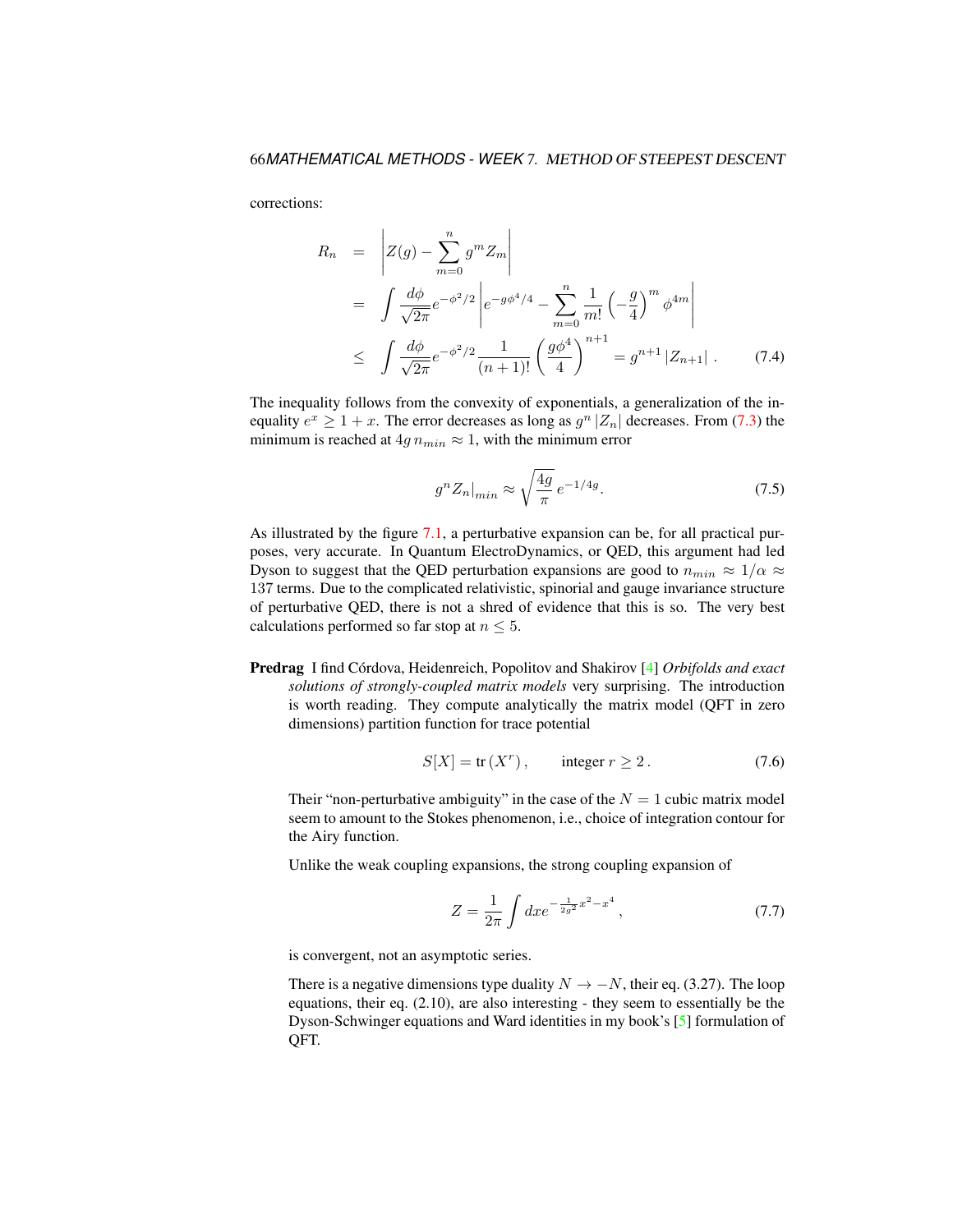# 7.2 Notes on life in extreme dimensions

You can safely ignore this section, it's "math methods," as much as Predrag's musings about current research...

Exercise [7.1](#page-5-0) is something that anyone interested in computational neuroscience [\[9\]](#page-5-4) and/or machine learning already knows. It is also something that many a contemporary physicist *should* know; a daily problem for all of us, from astrophysics to fluid physics to biologically inspired physics is how to visualize large, extremely large data sets.

Possibly helpful references:

*Distribution of dot products between [two random unit vectors](http://stats.stackexchange.com/questions/85916/distribution-of-dot-products-between-two-random-unit-vectors-in-mathbbrd).* They denote  $Z =$  $\langle X, Y \rangle = \sum X_i Y_i$ . Define

$$
f_{Z_i}(z_i) = \int_{-\infty}^{\infty} f_{X_i, Y_i}(x, \frac{z_i}{x}) \frac{1}{|x|} dx
$$

then since  $Z = \sum Z_i$ ,

$$
f_Z(z)=\int_{-\infty}^{\infty}\ldots\int_{-\infty}^{\infty}f_{Z_1,\ldots,Z_D}(z_1,\ldots,z_d)\,\delta(z-\sum z_i)\,dz_1\ldots dz_d\,.
$$

There is a Georgia Tech paper on this [\[12\]](#page-5-5). See also [cosine similarity](http://en.wikipedia.org/wiki/Cosine_similarity) and [Mathworld.](http://mathworld.wolfram.com/Hypersphere.html) There is even a [python tutorial.](http://pyevolve.sourceforge.net/wordpress/?p=2497) [scikit-learn](http://scikit-learn.org) is supposed to be 'The de facto Machine Learning package for Python'.

**Remark** 7.1. High-dimensional flows and their visualizations. Dynamicist's vision of turbulence was formulated by Eberhard Hopf in his seminal 1948 paper [\[11\]](#page-5-6). Computational neuroscience grapples with closely related visualization and modeling issues [\[7,](#page-5-7) [8\]](#page-5-8). Much about high-dimensional state spaces is counterintuitive. The literature on why the expectation value of the angle between any two high-dimensional vectors picked at random is  $90^\circ$  is mostly about spikey spheres: see the draft of the Hopcroft and Kannan [\[3\]](#page-5-9) [book](http://research.microsoft.com/en-US/people/kannan/book-no-solutions-aug-21-2014.pdf) and [Ravi Kannan'](https://www.cs.cmu.edu/~venkatg/teaching/CStheory-infoage/)s course; [lecture notes](http://math.arizona.edu/~flaschka/Topmatter/527files/concentration.pdf) by Hermann Flaschka on *Some geometry in high-dimensional spaces*; [Wegman](http://sankhya.isical.ac.in/search/64a2/64a2031.pdf) [and Solka](http://sankhya.isical.ac.in/search/64a2/64a2031.pdf) [\[13\]](#page-5-10) visualizations of high-dimensional data; Spruill paper [\[12\]](#page-5-5); a lively mathoverflow.org [thread](http://mathoverflow.net/questions/25983/intuitive-crutches-for-higher-dimensional-thinking) on "Intuitive crutches for higher dimensional thinking."

The 'good' coordinates, introduced in ref. [\[10\]](#page-5-11) are akin in spirit to the low-dimensional projections of the POD modeling  $[2]$ , in that both methods aim to capture key features and dynamics of the system in just a few dimensions. But the ref. [\[10\]](#page-5-11) method is very different from POD in a key way: we construct basis sets from *exact solutions of the fully-resolved dynamics* rather than from the empirical eigenfunctions of the POD. Exact solutions and their linear stability modes (a) characterize the spatially-extended states precisely, as opposed to the truncated expansions of the POD, (b) allow for different basis sets and projections for different purposes and different regions of state space, (c) these low-dimensional projections are not meant to suggest low-dimensional ODE models; they are only visualizations, every point in these projections is still a point the full state space, and (d) the method is not limited to Fourier mode bases.

## References

<span id="page-4-0"></span>[1] G. B. Arfken, H. J. Weber, and F. E. Harris, *[Mathematical Methods for Physi](http://books.google.com/books?vid=ISBN9780123846549)[cists: A Comprehensive Guide](http://books.google.com/books?vid=ISBN9780123846549)*, 7th ed. (Academic, New York, 2013).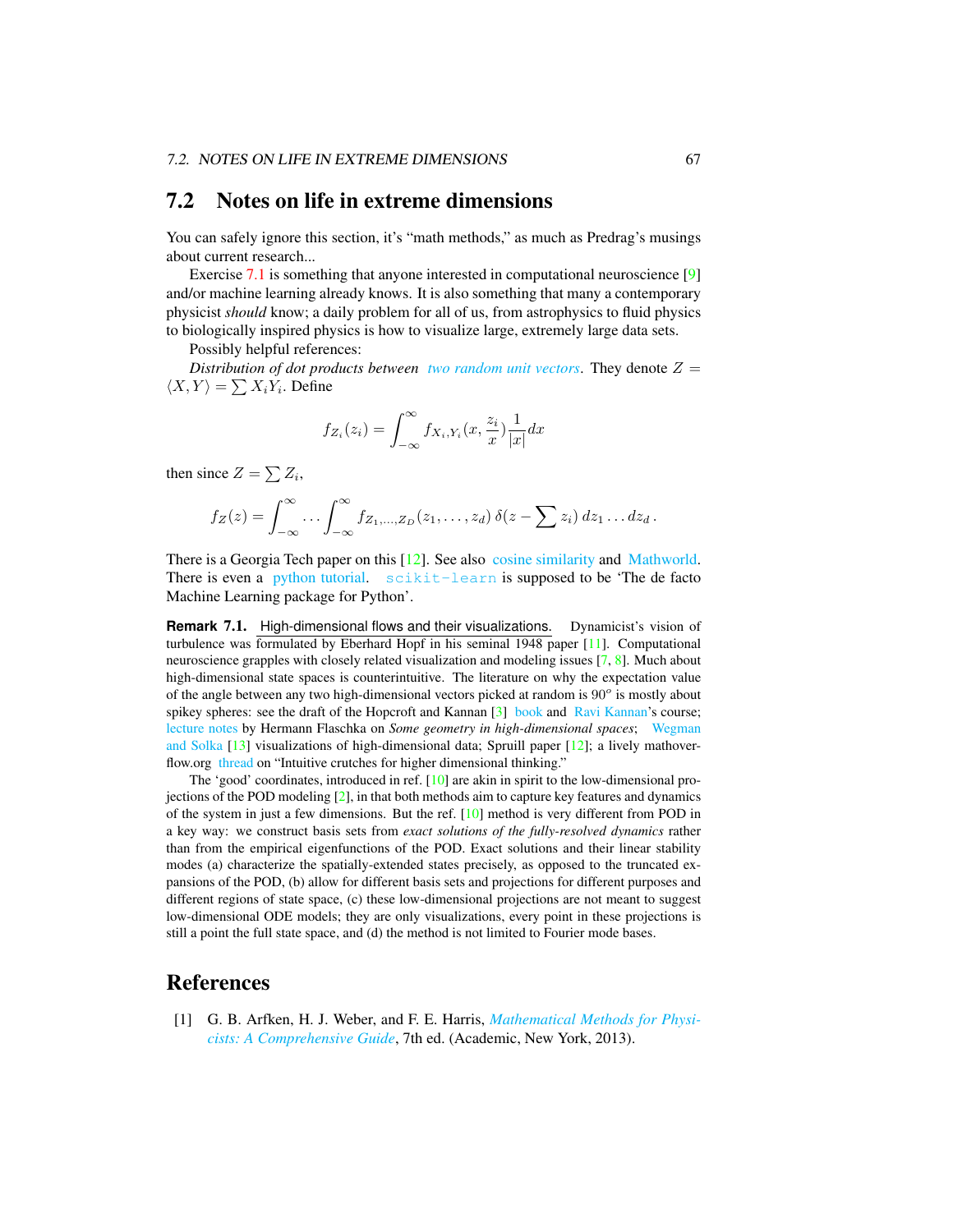- <span id="page-5-12"></span>[2] N. Aubry, P. Holmes, J. L. Lumley, and E. Stone, ["The dynamics of coherent](http://dx.doi.org/10.1017/S0022112088001818) [structures in the wall region of turbulent boundary layer",](http://dx.doi.org/10.1017/S0022112088001818) [J. Fluid Mech.](https://doi.org/10.1017/S0022112088001818) 192, [115–173 \(1988\).](https://doi.org/10.1017/S0022112088001818)
- <span id="page-5-9"></span>[3] A. Blum, J. Hopcroft, and R. Kannan, *[Foundations of Data Science](http://dx.doi.org/10.1017/9781108755528)* (Cambridge Univ. Press, Cambridge UK, 2020).
- <span id="page-5-2"></span>[4] C. Córdova, B. Heidenreich, A. Popolitov, and S. Shakirov, ["Orbifolds and exact](http://dx.doi.org/10.1007/s00220-017-3072-x) [solutions of strongly-coupled matrix models",](http://dx.doi.org/10.1007/s00220-017-3072-x) [Commun Math Phys](https://doi.org/10.1007/s00220-017-3072-x) 361, 1235– [1274 \(2018\).](https://doi.org/10.1007/s00220-017-3072-x)
- <span id="page-5-3"></span>[5] P. Cvitanovic,´ *[Field Theory](http://ChaosBook.org/FieldTheory)*, Notes prepared by E. Gyldenkerne (Nordita, Copenhagen, 1983).
- <span id="page-5-1"></span>[6] R. B. Dingle, *[Asymptotic Expansions: Their Derivation and Interpretation](http://dx.doi.org/10.2307/2005758)* (Academic Press, London, 1973).
- <span id="page-5-7"></span>[7] A. Farshchian, J. A. Gallego, J. P. Cohen, Y. Bengio, L. E. Miller, and S. A. Solla, [Adversarial domain adaptation for stable brain-machine interfaces,](https://openreview.net/forum?id=Hyx6Bi0qYm) in [In](https://openreview.net/forum?id=Hyx6Bi0qYm)[ternational Conference on Learning Representations](https://openreview.net/forum?id=Hyx6Bi0qYm) (2019), pp. 1–14.
- <span id="page-5-8"></span>[8] J. A. Gallego, M. G. Perich, R. H. Chowdhury, S. A. Solla, and L. E. Miller, ["Long-term stability of cortical population dynamics underlying consistent be](http://dx.doi.org/https://doi.org/10.1038/s41593-019-0555-4)[havior",](http://dx.doi.org/https://doi.org/10.1038/s41593-019-0555-4) [Nature Neuroscience](https://doi.org/https://doi.org/10.1038/s41593-019-0555-4) 23, 260–270 (2020).
- <span id="page-5-4"></span>[9] J. A. Gallego, M. G. Perich, S. N. Naufel, C. Ethier, S. A. Solla, and L. E. Miller, ["Cortical population activity within a preserved neural manifold underlies mul](http://dx.doi.org/10.1038/s41467-018-06560-z)[tiple motor behaviors",](http://dx.doi.org/10.1038/s41467-018-06560-z) [Nat. Commun.](https://doi.org/10.1038/s41467-018-06560-z) 9, 4233 (2018).
- <span id="page-5-11"></span>[10] J. F. Gibson, J. Halcrow, and P. Cvitanović, ["Visualizing the geometry of state](http://dx.doi.org/10.1017/S002211200800267X)[space in plane Couette flow",](http://dx.doi.org/10.1017/S002211200800267X) J. Fluid Mech. 611[, 107–130 \(2008\).](https://doi.org/10.1017/S002211200800267X)
- <span id="page-5-6"></span>[11] E. Hopf, ["A mathematical example displaying features of turbulence",](http://dx.doi.org/10.1002/cpa.3160010401) [Com](https://doi.org/10.1002/cpa.3160010401)[mun. Pure Appl. Math.](https://doi.org/10.1002/cpa.3160010401) 1, 303–322 (1948).
- <span id="page-5-5"></span>[12] M. C. Spruill, ["Asymptotic distribution of coordinates on high dimensional spheres",](http://dx.doi.org/10.1214/ecp.v12-1294) [Elect. Comm. in Probab.](https://doi.org/10.1214/ecp.v12-1294) 12, 234–247 (2007).
- <span id="page-5-10"></span>[13] E. J. Wegman and J. L. Solka, ["On some mathematics for visualizing high di](http://www.jstor.org/stable/25051404)[mensional data",](http://www.jstor.org/stable/25051404) [Sankhya: Indian J. Statistics, Ser. A](http://www.jstor.org/stable/25051404) 64, 429–452 (2002).

# **Exercises**

<span id="page-5-0"></span>7.1. In high dimensions any two vectors are (nearly) orthogonal. Among humble plumbers laboring with extremely high-dimensional ODE discretizations of fluid and other PDEs, there is an inclination to visualize the  $\infty$ -dimensional state space flow by projecting it onto a basis constructed from a few random coordinates, let's say the 2nd Fourier mode along the spatial x direction against the 4th Chebyshev mode along the  $y$ direction. It's easy, as these are typically the computational degrees of freedom. As we will now show, it's easy but not smart, with vectors representing the dynamical states of interest being almost orthogonal to any such random basis.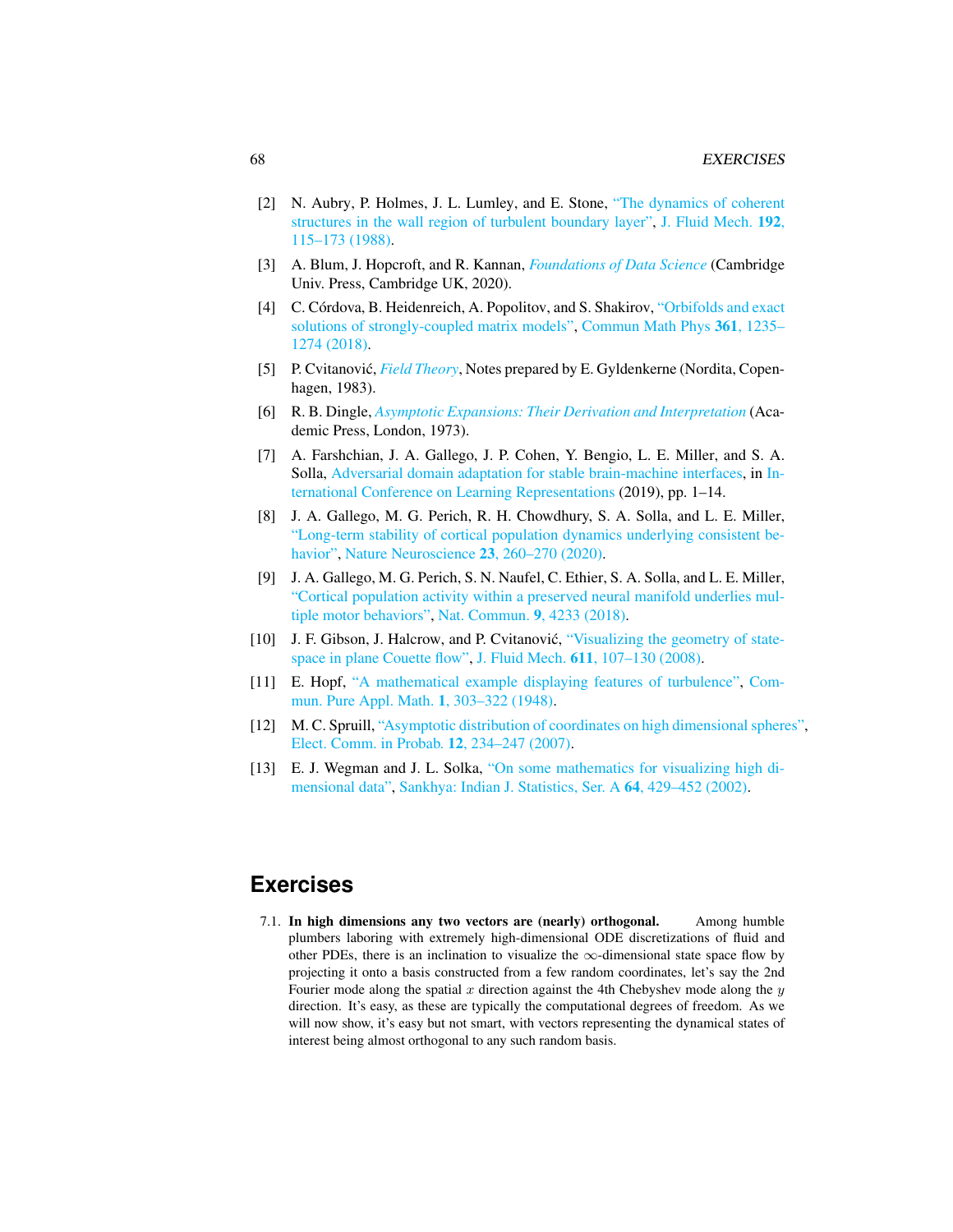Suppose your state space  $M$  is a real 10 247-dimensional vector space, and you pick from it two vectors  $x_1, x_2 \in \mathcal{M}$  at random. What is the angle between them likely to be?

In the literature you might run into this question, formulated as the 'cosine similarity'

$$
\cos(\theta_{12}) = \frac{{x_1}^\top \cdot x_2}{|x_1| \, |x_2|} \,. \tag{7.8}
$$

Two vectors with the same orientation have a cosine similarity of 1, two vectors at  $90^\circ$ have a similarity of 0, and two vectors diametrically opposed have a similarity of -1. By asking for 'angle between two vectors' we have implicitly assumed that there exist is a dot product

$$
x_1^\top \cdot x_2 = |x_1||x_2|\cos(\theta_{12}),
$$

so let's make these vectors unit vectors,  $|x_j| = 1$ . When you think about it, you would be hard put to say what 'uniform probability' would mean for a vector  $x \in \mathcal{M} = \mathbb{R}^{10\,247}$ , but for a unit vector it is obvious: probability that x direction lies within a solid angle  $d\Omega$ is  $d\Omega$ /(unit hyper-sphere surface).

So what is the surface of the unit sphere (or, the total solid angle) in d dimensions? One way to compute it is to evaluate the Gaussian integral

$$
I_d = \int_{-\infty}^{\infty} dx_1 \cdots dx_d \, e^{-\frac{1}{2} \left( x_1^2 + \cdots + x_d^2 \right)} \tag{7.9}
$$

in cartesian and polar coordinates. Show that

- (a) In cartesian coordinates  $I_d = (2\pi)^{d/2}$ .
- (b) Show, by examining the form of the integrand in the polar coordinates, that for an arbitrary, even complex dimension  $d \in \mathbb{C}$

<span id="page-6-0"></span>
$$
S_{d-1} = 2\pi^{d/2} / \Gamma(d/2). \tag{7.10}
$$

In QFT, or Quantum Field Theory, integrals over 4-momenta are brought to polar form and evaluated as functions of a complex dimension parameter d. This procedure is called the 'dimensional regularization'.

(c) Recast the integrals in polar coordinate form. You know how to compute this integral in 2 and 3 dimensions. Show by induction that the surface  $S_{d-1}$  of unit d-ball, or the total solid angle in even and odd dimensions is given by

$$
S_{2k} = \frac{2(2\pi)^k}{(2k-1)!!}, \qquad S_{2k+1} = \frac{2\pi^{k+1}}{k!}.
$$
 (7.11)

However irritating to Data Scientists (these are just the Gamma function [\(7.10\)](#page-6-0) written out as factorials), the distinction between even and odd dimensions is not silly - in Cartan's classification of all compact Lie groups, special orhtogonal groups  $SO(2k)$  and  $SO(2k+1)$  belong to two distinct infinite families of special orthogonal symmetry groups, with implications for physics in 2, 3 and 4 dimensions. For example, by the [hairy ball theorem,](http://www.newscientist.com/blogs/nstv/2011/12/one-minute-math-why-you-cant-comb-a-hairy-ball.html) there can be no non-vanishing continuous tangent vector field on even-dimensional d-spheres; you cannot smoothly comb hair on a 3-dimensional ball.

(d) Check your formula for  $d = 2$  (1-sphere, or the circle) and  $d = 3$  (2-sphere, or the sphere).